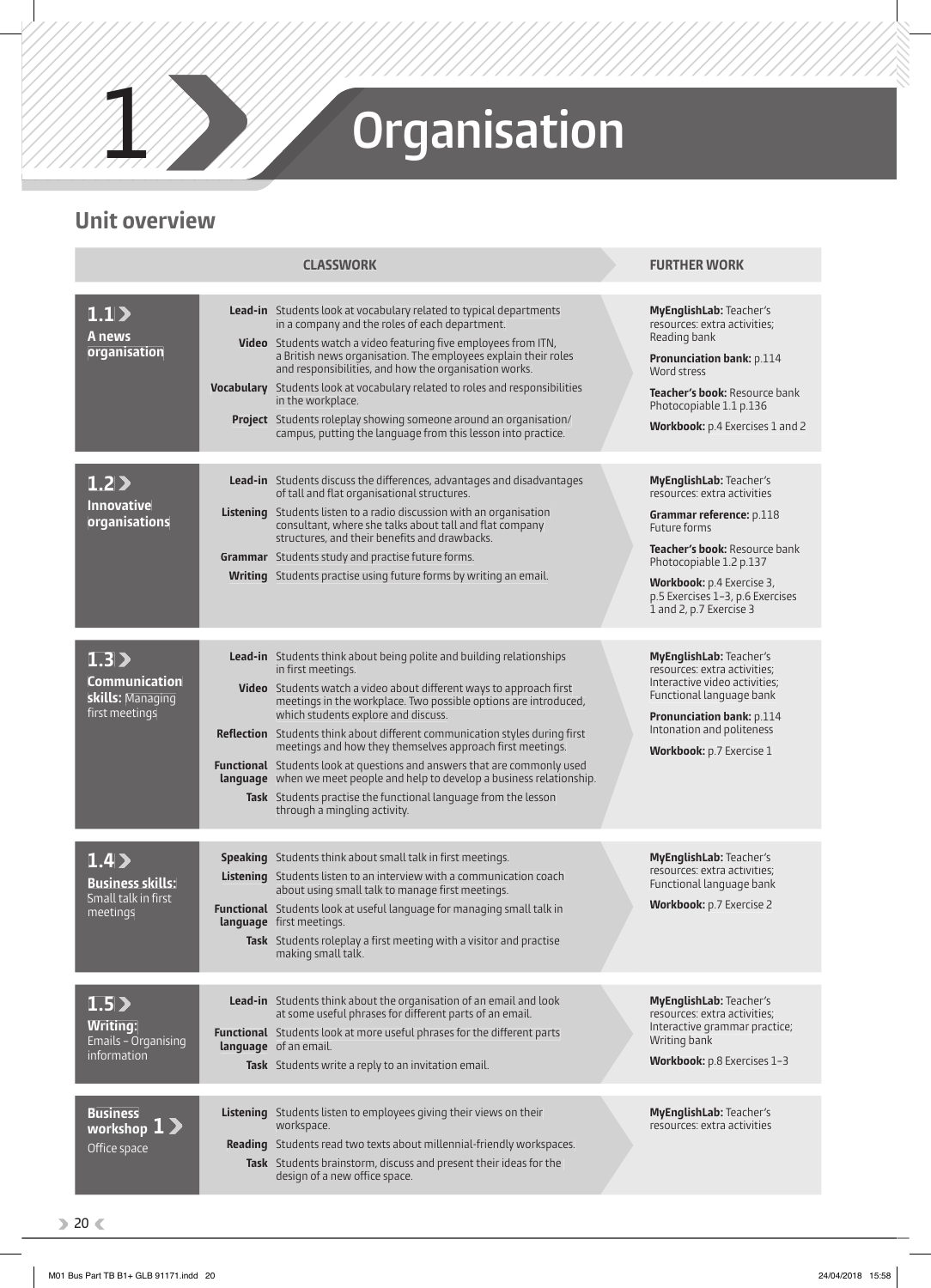#### **Business brief**

 The main aim of this unit is to introduce students to the concept of **organisation** . An organisation is a group of people that operate together for a particular purpose. An organisation could be a company, a government department, a service like a hospital or a worldwide organisation like UNESCO or the World Health Organization. Note that all companies are organisations but not all organisations are companies.

 The word *organisation* also refers to the way something is **structured** . For example, many companies are organised into departments. Each **department** performs certain **functions** , for example, the human resources department is responsible for recruiting people, providing training, promotion and discipline.

Each member of staff or employee in a company or organisation has a **role** and **responsibilities** . For example, 'Human Resources Director' is a role and that person's responsibilities include recruiting and training new employees. The operations of the various departments must be **coordinated** and teams work together.

 We also think of 'organisation' in terms of the **shape** of a company. For example, some companies are **flat**, i.e. they do not have many layers and most of the employees have a similar status. There are usually only a small number of managers and often the manager will be hands-on and have direct contact with the staff.

Typically, **start-ups** are flat and small – a start-up may have only a few staff. Twitter, for example, started with four people. Smaller companies with a flat structure are thought to be more *innovative* and more adaptable. Staff are more directly involved in the decisionmaking process. However, smaller companies have less security and are often in danger of being bought by bigger companies. Career opportunities for staff can be limited.

 Other companies are **tall** , i.e. there are lots of layers between the bottom and the top of the organisation. We also describe this kind of structure as **hierarchical** . Higher levels of management usually have limited direct contact with the staff, in many cases because the company is simply too big. Walmart, the American retail corporation, has about 2.3 million employees worldwide, so a large structure of **middle management** is required to run the various branches and departments in each country. Large companies have the advantage of providing employees with the opportunity for **promotion** , **training** and developing a career within the company. At the same time, large companies can be impersonal and make staff feel remote from the decision-making process.

 It is important to note, however, that not all large companies are necessarily hierarchical or impersonal. Often the culture of the company will depend on the approach of the CEO, and these days some CEOs prefer to avoid the stereotype of a large company and continue to operate with the flexibility and speed of a smaller company, maintaining a flat decisionmaking process and keeping all members of staff involved.

## **Organisations and your students**

It is important that students are aware of the different ways in which companies and organisations are structured. For students who are not yet working, understanding what kind of company they want to work for and the kind of role they want to take on will help them when they enter the job market. Working students will probably already be aware of their own company's structure but may need to develop a wider range of understanding about how other companies work and how businesses do not always conform to the small–large stereotypes.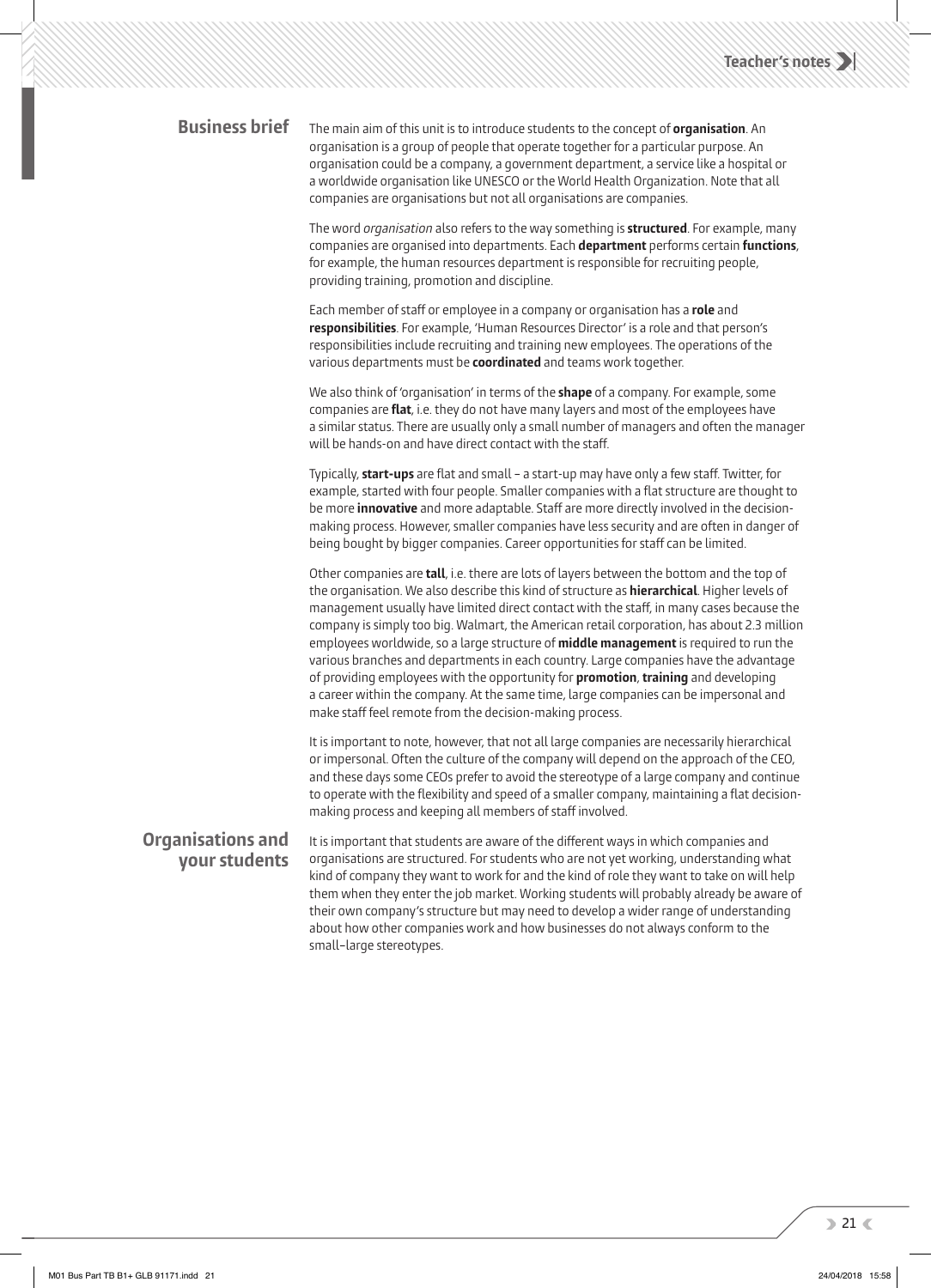## **Unit lead-in**

 Elicit a brief description of the main photo and then look at the quote with the class. Check that students understand *be your best* and give students 2 minutes to discuss in pairs or small groups: do they agree with the quote? Once students have discussed in their pairs/groups, you could broaden this into a class discussion.

## **1.1 A news organisation**

#### **GSE learning objectives**

- Can understand a large part of a video on a workrelated topic.
- Can describe what someone likes or dislikes about their job or workplace.
- Can use key words and phrases related to company structure, departments, jobs and duties.
- Can extract the meaning of unknown words from context if the topic discussed is familiar.
- Can write descriptions of familiar job roles and responsibilities.
- Can understand duties and responsibilities listed in job descriptions.
- Can describe job roles and responsibilities they would like in the future.
- Can provide a basic description of professional goals.
- Can make formal introductions in a professional or work-related situation.
- Can describe a range of jobs in their department or company.

#### **Warm-up**

Write the names of three organisations on the board that you think students will know (e.g. *Google*, *BMW*, *the World Wildlife Fund*). Ask students what the three names have in common (they are all organisations) and in what ways they are different (Google is a company that provides a service; BMW is a company that makes cars and motorcycles / sells products; the World Wildlife Fund is an organisation, not a company, that protects endangered species). Ask the class to think of more examples for each of the three groups (e.g. Facebook, Ferrari, the World Trade Organization).

## **Lead-in**

#### **Students look at vocabulary related to typical departments in a company and the role of each department.**

**1** Go through the words in the boxes before students begin and get them to check the meanings of any unknown words in a dictionary. Then put students in pairs and ask them to discuss question 1. Go round the class and help each pair where necessary. As feedback, elicit a description for each department from a pair, and a list of activities for that department. Encourage other pairs to add more details for each department. Do question 2 as a whole class. Give some ideas and clues if necessary (e.g. *This department looks after all the computers, online security, downloading software, etc.* (IT)). Finally, discuss question 3 as a whole class. Make sure students give reasons for their answers.

#### **Possible answers**

**1 Finance** is the part of an organisation that manages its money and cash flow. The business functions typically include planning, organising, auditing, accounting for and controlling its company's finances. It raises invoices and chases payment. The department also usually produces the company's financial statements. **Human resources** is responsible for recruiting, interviewing and contracting workers. It may also handle employee relations, health and safety, payroll, benefits and training.

The **marketing department** is responsible for market research, promotional campaigns, brand promotion and brand image as well as customer relationship programmes such as social media management. Its main role is to increase revenue for the business.

**Operations department's** primary functions include the design and management of products, services and processes. It controls the supply chain. The operations department of a manufacturing company is in charge of making the products that a company sells and is therefore often called the production department instead. Performing quality assurance or audits are also functions of an operations department.

**Production** is the functional area responsible for making sure that raw materials are provided and made into finished goods effectively through a series of production processes.

**Sales** is the division of a business that is responsible for selling products or providing services such as after-sales customer services. The role of a sales department varies and different companies interpret 'sales' and 'marketing' in widely varying ways. In some companies sales may be part of the marketing department. In general the sales team works closely with the marketing department to plan promotion campaigns and sales strategies.

- **2** research and development, legal, logistics, customer service, IT
- **3** Students' own answers

## **Video**

Students watch a video featuring five employees from ITN, **a British news organisation. The employees explain their roles and responsibilities, and how the organisation works.** 

**2A** Discuss the questions with the class. If students answer *yes* to the first question, ask them which jobs they would like to do.

**2B** Check that students understand *stressful* and get them to give examples of things they find stressful in their lives. Ask them how working for a news organisation might be stressful. Do the same for *glamorous* and *interesting* .

#### **Possible answers**

- **a** It's probably stressful because they have deadlines every day to produce news programmes.
- **b** It could be glamorous if they meet and interview powerful and famous people.
- **c** It is interesting in the sense that the world and the news is changing constantly and dramatic things can happen.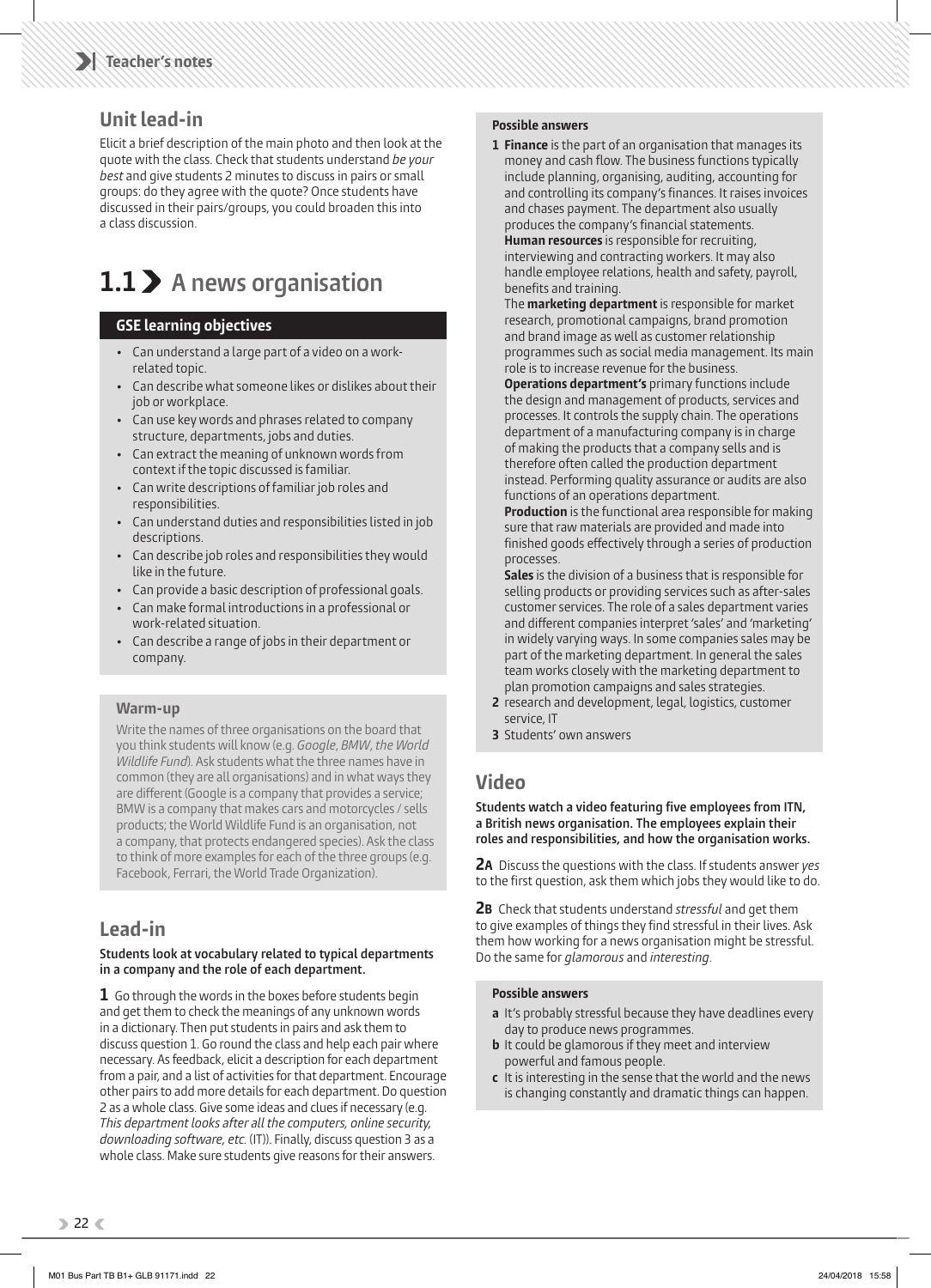**3A 1.1.1** Tell students they are going to watch a video about five people who work for ITN. You could pre-teach *hub*, *gather* , *deploy* and *bulletin* , which are used in the video and will help students answer the questions. Check that students understand the meaning of the jobs in the box, then play the video, twice if necessary, and get students to complete the task. Encourage students to listen just for the information they need to complete the task. Check answers with the class.

**1** News Editor **2** News Reporter **3** Programme Director **4** Director of Human Resources **5** Finance Supervisor

**3B** Discuss the question as a whole class, getting students to justify their answers.

Arti Lukha and Nick Thatcher probably work closely together on a daily basis since she would pass the news to him to report on. Nick probably also works closely with John, who has to coordinate the news programmes.

**4 1.1.1** Explain to students that sentences 1-8 are spoken by the people in the video. Give students a few minutes to read the sentences and try to guess the missing words where possible. Then play the video again, pausing after each sentence where the gaps occur for students to complete the information. Check answers with the class.

**1** roles **2** coordinating **3** reporter **4** operator **5** teams **6** conductor **7** operational **8** payments

**5** Put students in pairs or small groups. Suggest they write the name of each person and *Likes most* and *Likes least* on the right to make a table and note down their ideas. Go round the class and monitor. Then check answers with the class, encouraging students to justify their answers.

#### **Extra activities 1.1**

 $\mathbf{A} \rightarrow 111$  This activity gives further practice of key vocabulary from the video. Ask students to complete it individually, then check answers with the class. Alternatively, you could play the video again for students to check their answers.

**1** leading **2** hub **3** deploy **4** covering **5** bulletins **6** base **7** ongoing **8** broadcast live **9** build-up **10** tightly **11** behind the scenes **12** billing

**B** Students could do this individually or in pairs.

- **1** behind the scenes **2** base **3** broadcast live
- **4** covering **5** hub **6** bulletins **7** billing **8** tightly
- **9** deploy **10** leading **11** ongoing **12** build-up

## **Vocabulary:** Roles and responsibilities

#### **Students look at vocabulary related to roles and responsibilities in the workplace.**

**6** Explain that sentences 1–4 are used by the people in the video to talk about their jobs. Go through the words and phrases in the box with the class, then ask students to complete the exercise individually. During feedback, point out the verb form after *involves* and *responsible for (-inq)*.

- **1** involves (If an activity or situation involves something, that thing is part of it or a result of it.)
- **2** lead (the position of having control of or responsibility for a group of people or an activity)
- **3** running (organising or being in charge of an activity, business, organisation or country)
- **4** make sure (check that something has been done)

**7** You could ask students to do this exercise in pairs or get them to complete it individually and then check answers in pairs before class feedback. Encourage students to record the expressions in their notebooks.

**1** to **2** of **3** with **4** after **5** of **6** for **7** of **8** with

**8** Tell students that this is an opportunity to practise the words and phrases from Exercises 6 and 7, and get them to complete the texts individually or in pairs. Check answers with the class.

**1** lead **2** involves **3** charge **4** report **5** care **6** responsible **7** coordinate/work **8** sure

**9** Put students in pairs. Depending on whether your students are in work or not, ask them to describe either their own job, a job they would like to do or a job from the box. You may want to go through the job titles in the box as a class before students begin, to check that they understand the meanings. Go round monitoring, and help students with any extra vocabulary they may need.

#### **Extra activities 1.1**

**C** Explain to students that this activity will help them check their vocabulary from this lesson, and get them to complete it individually as a quick vocabulary quiz. You could get them to compare answers in pairs before checking answers with the class.

**1** look after **2** report **3** involves **4** charge **5** closely **6** head **7** lead **8** Running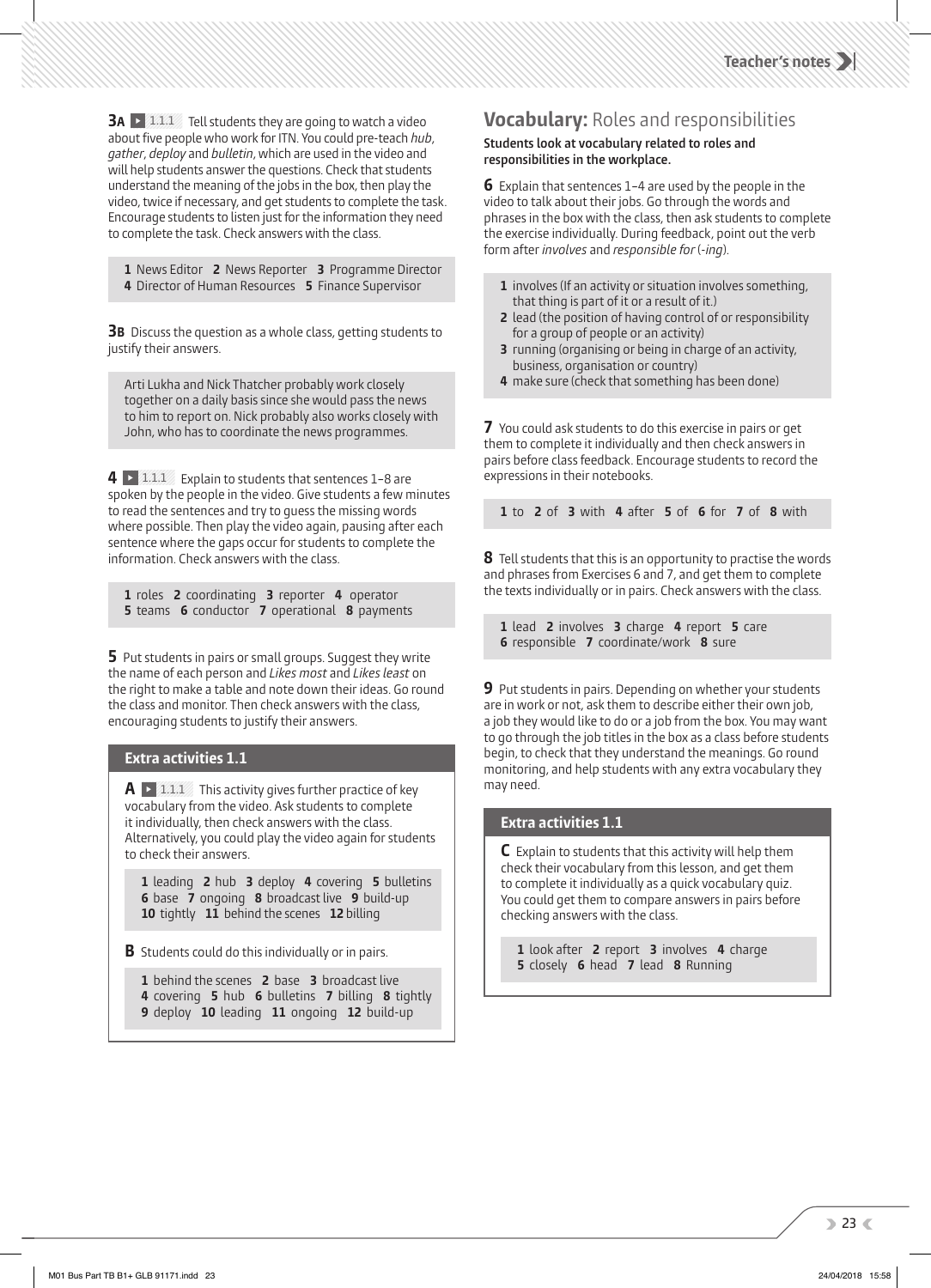#### **Pronunciation bank p.114: Word stress**

#### **Warm-up**

Check that students can identify the number of syllables in a word. Write *vacation* on the board and ask the class how many syllables it has (three). Ask students to break the word up into the three syllables: *va-ca-tion*. Now ask students to identify which syllable is stressed (the second syllable, *ca*).

Get students to read the explanation in the box. Check they understand by getting a few students to pronounce *photographer* correctly. Model its pronunciation if necessary. Finally, ask a student to come up to the board and mark the pronunciation pattern for *vacation* (oOo).

**1** Put students in pairs for this activity. Do *advertising* as an example with the class, then give pairs 3–4 minutes to categorise the rest of the words in the box.

**2**  $\blacklozenge$  P1.01 Play the recording for students to check their answers. Then play the recording a second time for students to listen and repeat. You could drill the words chorally first, then individually.

- **1** Oo: programme, website
- **2** Ooo: manager, marketing
- **3** Oooo: advertising, operator
- **4** oO: involves, report
- **5** oOo: director, resources
- **6** oOoo: coordinate, responsible

**3** Put students into pairs. Make sure each pair has one large coin and three small coins. Alternatively, you could use paper circle cut-outs. Do an example with a stronger student: put coins/circles into one of the patterns (e.g. Oo) for the student to say a word from Exercise 1 with this stress pattern (e.g. *website* ). Then ask him/her to use this word in a sentence. Students then practise in their pairs. Monitor and make a note of any errors/points to highlight during feedback.

## **Project:** Showing someone around

 **Students roleplay showing someone around an organisation/ campus, putting the language from this lesson into practice.** 

**10A** Put students in pairs or small groups and explain the situation. Working students are going to show a new member of staff around their organisation. Students who are not yet working are going to show a new/overseas student around their campus. Go through the bullet points so students are clear about what they need to decide, and give students some time to prepare for their roleplays. Encourage them to make notes, and to also think about questions they could ask the three people they are being introduced to. Depending on your class size, you could put students into larger groups, and ask them to also assign roles for the people who are being introduced.

**10B** Students roleplay the situation. Depending on your teaching situation and the time available, students could do their roleplays in the classroom or you could get them to physically walk around the building, showing their partner(s) around. Monitor and note down any errors or points to highlight during class feedback.

**MyEnglishLab:** Teacher's resources: extra activities; Reading bank **Pronunciation bank:** p.114 Word stress **Teacher's book:** Resource bank Photocopiable 1.1 p.136 **Workbook:** p.4 Exercises 1 and 2

## **1.2 Innovative organisations**

#### **GSE learning objectives**

- Can compare the advantages and disadvantages of different types of company structure.
- Can understand charts and visual interpretations of company structure.
- Can understand the key points of a radio programme on a work-related topic.
- Can express opinions and attitudes using a range of basic expressions and sentences.
- Can use a range of future forms to talk about intentions, plans and predictions.
- Can write an email giving some detail of work-related news and events.

#### **Warm-up**

Write on the board: *small companies vs. large companies*. Put students in small groups and ask them to think about and discuss the differences and the advantages/ disadvantages of each. To help them, you could write prompts on the board of different aspects to think about (e.g. *structure? number of employees? layers of management? security? career opportunities? training? contact between management and sta ?*). You could also ask them to discuss whether they would prefer to work for a smaller or larger company. Give students 4–6 minutes to share their ideas. Once students have discussed in their groups, you could broaden this into a class discussion.

#### **Lead-in**

#### **Students discuss the differences, advantages and** disadvantages of tall and flat organisational structures.

**1** Ask students to look at the two organisational structures and describe the main differences. Ask a few questions to check that students understand the difference between the two structures, e.g. *Who is the person at the top of each structure? How many layers are there in each structure?* Then discuss the question as a whole class. You could put students' ideas on the board into a table with two columns ( *Advantages*  and *Disadvantages* ) and two rows ( *Tall organisation* and *Flat organisation* ). This will allow you to come back to the list when students do Exercises 2B and 7.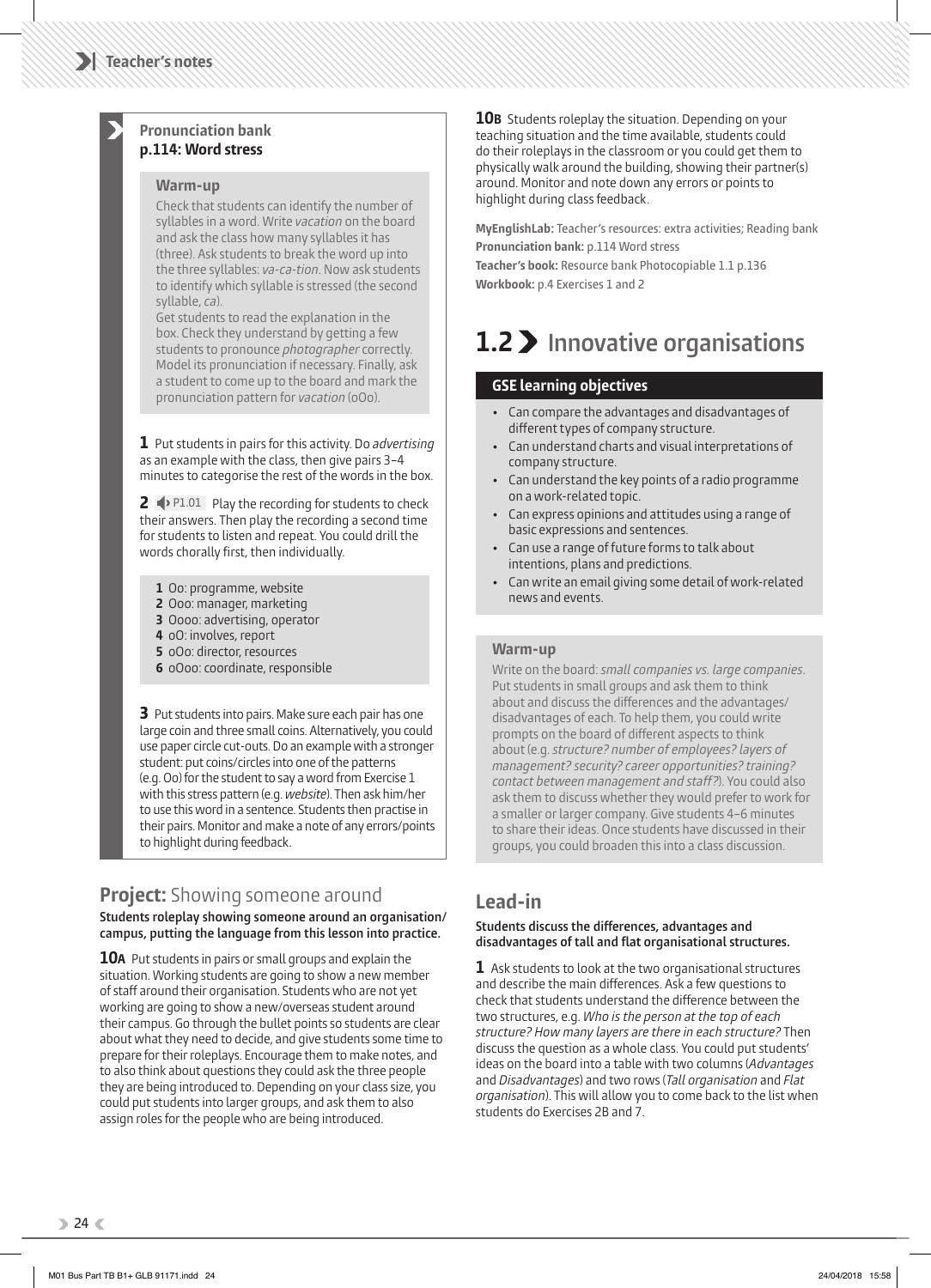**2A** Students could do this individually or in pairs, using their dictionaries if necessary.

**1** promotion **2** innovative **3** hierarchy **4** bureaucracy **5** centralised **6** decentralised

**2B** Put students in pairs and give them 2–3 minutes to discuss the question. Go round the class and help pairs where necessary by asking questions, e.g. *Which structure is more complicated / involves more communication, emails, meetings, etc.?* Then refer students to page 126 and give them another 2–3 minutes to read the information and compare their answers. As feedback, ask students if they disagree with any of the criticisms in the descriptions.

#### **Listening**

 **Students listen to a radio discussion with an organisation**  consultant, where she talks about tall and flat company structures, and their benefits and drawbacks.

**3** Put students in pairs and ask them to look at the company profiles and discuss the questions. If your students have access to the internet, you could ask them to find out more information about each company (e.g. its history, what sort of products it makes, where it is based). Invite a few students to share their ideas with the class, but do not confirm answers yet.

#### Notes

 W. L. Gore was founded in 1958 and is based in Delaware, USA. It specialises in products derived from fluoropolymers and is best known for the fabric Gore-Tex.

Zappos is an online shoe and clothing store, founded in 1999 and based in Las Vegas, USA. In 2009, Amazon.com Inc. acquired Zappos for about \$1.2 billion, but lets it operate as an autonomous subsidiary.

**4**  $\blacklozenge$  1.01 Tell students that they are going to listen to an organisation consultant talk about the two companies. Play the recording for them to check their answers to Exercise 3.

W. L. Gore started out as a company with a flat structure in the 1950s. Zappos changed to a flatter structure two years ago.

**5**  $\rightarrow$  1.01 Ask students to read the sentences and see if they can answer any of the questions from memory. Then play the recording, twice if necessary, for them to complete the activity. Check answers with the class.

- **1** F (Organisations with tall structures can be slow to change and innovate.)
- **2** F (in the 1950s)
- **3** T
- **4** T
- **5** T

**6** F (The CEO of Zappos says the transition will take two to five years to complete.)

**6** Give students 3–4 minutes to complete the activity, individually or in pairs. If necessary, play the recording again. During feedback, you could get students to explain their answers using the audioscript on page 146 (e.g. *I think Janet Wood is critical of hierarchies because she says '… this traditional pyramid hierarchy has many problems'* .).

#### **1** a **2** b **3** b **4** c

**7** Put students in pairs. Remind them of the list of advantages and disadvantages of tall and flat companies they discussed in Exercise 2. When students have had enough time to discuss the question in pairs, have a whole-class discussion. You could also take a class poll on who would prefer to work for a tall or flat organisation.

#### Notes

 A lot will depend on each student's personality. Some people will enjoy the creative freedom of the bossfree environment. They'll feel more engaged and empowered. Some will not be happy in an organisation that does not offer a clear career path, and will be concerned about how to get promotion and pay rises. (See Zappo's voluntary redundancy scheme.)

Completely manager-free companies are the extreme version of a more general recent trend to flatten out management hierarchies. In flatter hierarchies the remaining managers can have much more responsibility and work.

#### **Extra activities 1.2**

**A**  $\blacklozenge$  Ext 1.01 Students could do this individually or in pairs, using a dictionary if necessary. Give them 3–5 minutes to complete the exercise, then play the recording for them to check their answers.

**1** decision-making **2** bureaucratic **3** successful **4** fabric **5** organisational chart **6** job title **7** delegated **8** join

#### **Grammar:** Future forms: Present Simple, Present Continuous and *be going to*

#### **Students study and practise future forms.**

**8A** You could do this as a quick whole-class exercise, checking answers as you go along. Check that students understand the difference between *intention* and *arrangement*.

**1** a **2** d **3** b **4** c

**8B** Refer students to the Grammar reference on page 118. Check that they understand the explanations and clarify any points as necessary. Then give them 2 minutes to match the future forms with the examples. Check answers with the class.

- **1** *be* + *going to* + infinitive **2** Present Simple
- **3** Present Continuous **4** *be* + *going to* + infinitive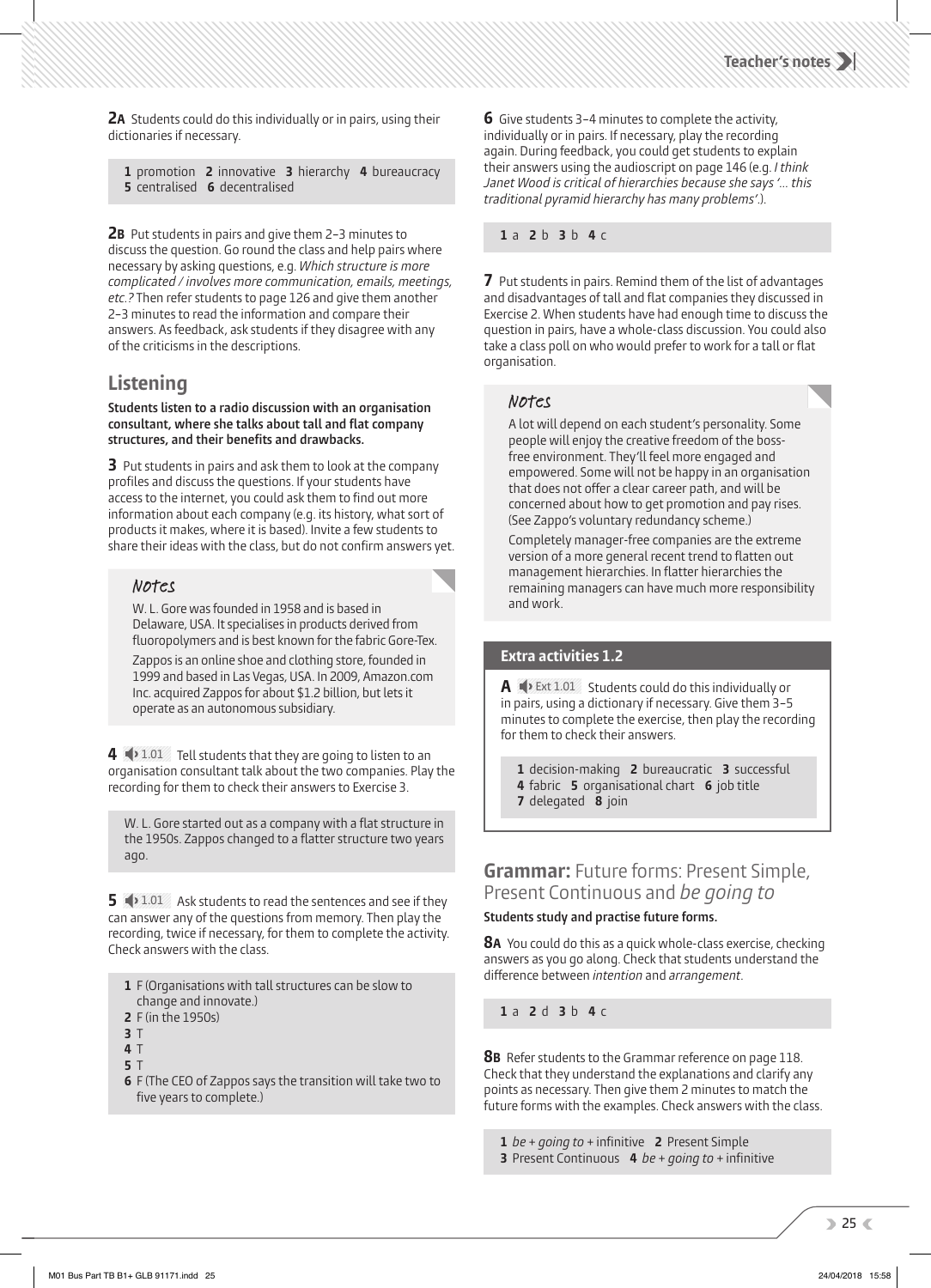**9** Get students to do the exercise individually. Make it clear that there is more than one answer to some questions and remind students that they can refer to page 118. Go round the class and help where necessary. When students have finished, get them to check their answers in pairs. Monitor again and if there are any points that are still causing problems, go through them with the class during feedback.

- **1** a scheduled event
- **2** c personal intention
- **3** b plan/arrangement with the client (Option c is also possible if viewed as an intention and the speaker doesn't have a fixed arrangement with the client.)
- **4** c personal intention
- **5** b plan/arrangement with the friends (As in question 3, option c is also possible if viewed as an intention and the speaker doesn't have a fixed arrangement with his/ her friends.)
- **6** c prediction
- **7** a scheduled event
- **8** c The speaker is asking for a prediction.

**10A** Tell students to work individually and, again, clarify that there may be more than one possible answer to some questions. Remind students to use contractions where possible. Do not confirm answers at this stage.

**10B**  $\rightarrow$  1.02 Play the recording and ask students to check if they have used the same future forms as the speakers. Then play the recording a second time, pausing after each line of the conversation. Ask students to explain each answer and discuss any answers that are different from theirs. If time allows, you could put students in pairs and ask them to practise the conversation.

- **1** does the department meeting start scheduled event
- **2** 'm going to be prediction
- **3** Are you going to be prediction
- **4** 'm giving plan/arrangement
- **5** 's going to be prediction
- **6** 're moving plan/arrangement
- **7** 'm not going to tell personal intention
- **8** 'm going to sit personal intention

#### **Extra activities 1.2**

**B** This activity gives further practice of future forms. Get students to complete the exercise individually and then check their answers in pairs before checking with the class. During feedback, ask students to explain their answers.

- **1** going to have (prediction)
- **2** are you doing (question about a plan/arrangement, i.e. the exam)
- **3** are meeting (plan/arrangement)
- **4** going to rain (prediction)
- **5** closes (scheduled event)
- **6** going to look (personal intention)
- **7** doesn't finish (scheduled event)
- **8** going to ask (personal intention)

### **Writing**

#### **Students practise using future forms by writing an email.**

**11** Go through the task with students. Brainstorm ideas as a whole class and write students' ideas for each bullet point on the board (e.g. *a holiday in Japan, flying and taking bullet train; old-fashioned Japanese inn; may be hot; visit temples in Kyoto* ). As the email is quite short, this exercise could be done in class. This gives you an opportunity to go round the class and give students individual advice and feedback.

#### **Model answer**

Hello Paul,

Guess what! We're going to Madrid for a long weekend in December. We're taking the high-speed train from Barcelona on Thursday 1st and coming back home the following Monday. I expect it's going to be cold there at this time of year but I don't mind. There's so much to see and do in Madrid.

The train gets to the city at 11 a.m., so we're going to leave our bags at the hotel and then explore. On Saturday we're going to the Renoir exhibition. I've booked tickets for that. We're staying right in the centre and it's going to be easy to walk to lots of interesting places.

Write soon and tell me your news.

Best wishes, Caroline

**MyEnglishLab:** Teacher's resources: extra activities

**Grammar reference:** p.118 Future forms

**Teacher's book:** Resource bank Photocopiable 1.2 p.137 **Workbook:** p.4 Exercise 3, p.5 Exercises 1–3, p.6 Exercises 1 and 2, p.7 Exercise 3

## **1.3 Communication skills**

### **Managing first meetings**

#### **GSE learning objectives**

- Can make simple recommendations for a course of action in familar everyday situations.
- Can extract key details from conversations between colleagues about familiar topics.
- Can initiate, maintain and close simple, face-to-face conversations on familiar topics.
- Can make formal introductions in a professional or work-related situation.

#### **Warm-up**

Write on the board: First meetings: creating a good first *impression.* Put students in pairs or small groups and ask them to think about what might help them make a good impression when they first meet someone. You could limit this to a business context and ask students to think about a first meeting with a particular person (e.g. a new colleague, a potential employer). Give students 3–4 minutes to discuss in their pairs/groups, then elicit ideas from different students and list them on the board. You could then discuss the list on the board as a whole class.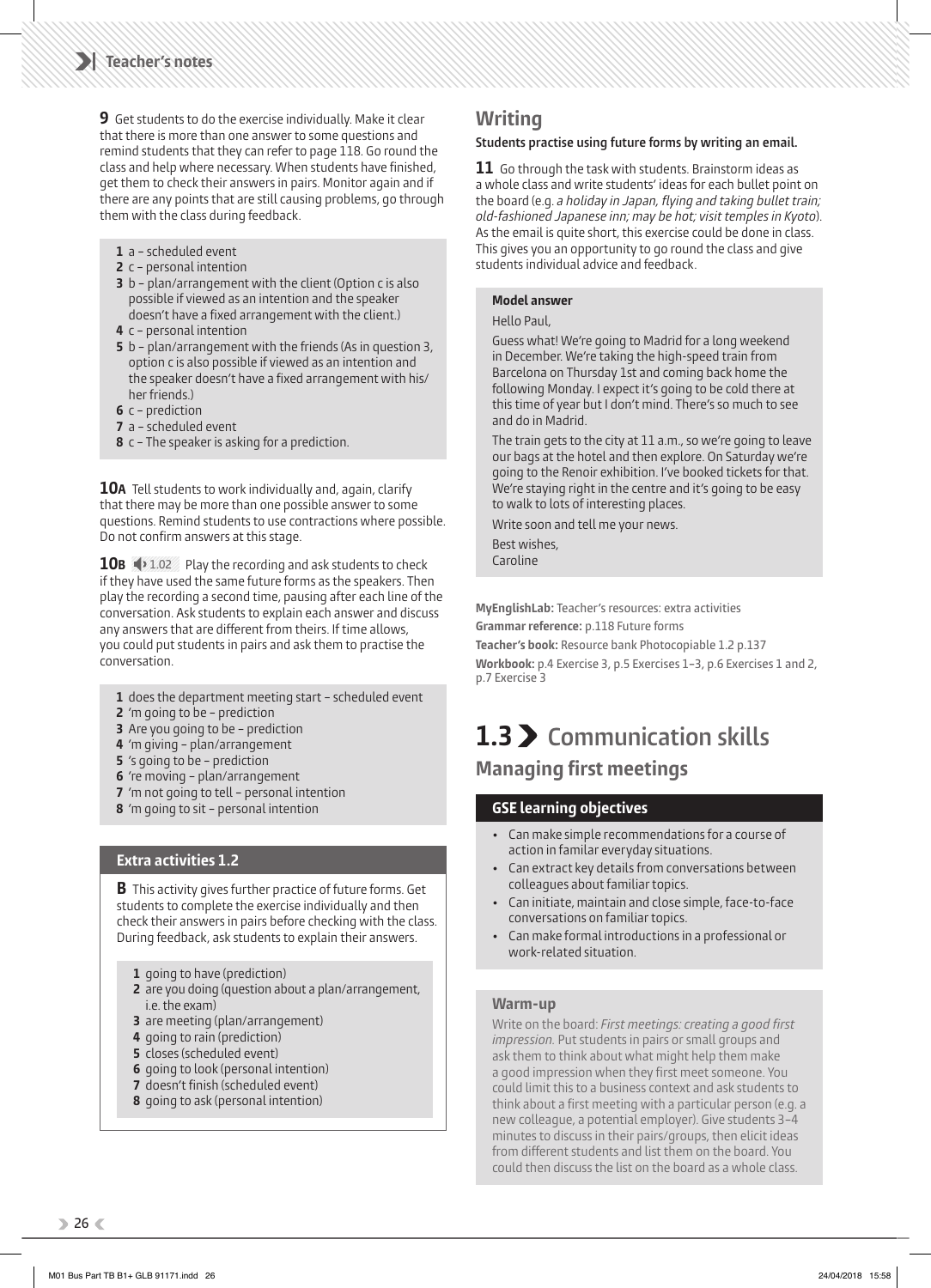#### **Lead-in**

#### **Students think about being polite and building relationships**  in first meetings.

**1** Tell students they are going to look at how we behave when we meet people for the first time and also at how we approach business relationships. Put students in pairs and ask them to discuss the questions. Tell them that it is important that they think about other cultures as well as their own. Encourage them to think of the different situations in which we meet people (at work, socially, in other countries, etc.). They should also think about verbal communication (what we say) and non-verbal communication (how we behave, our gestures, body language, etc.). Once students have discussed in their pairs, you could broaden this into a class discussion.

#### **Possible answers**

- **1** In different cultures and between individuals, there is often a significant variation in what people say and do during first meetings. For example, in some cultures, it may be polite to ask lots of questions and to show curiosity. In other cultures, it may be more respectful to be silent or say very little. For body language, handshakes are expected in some contexts; in others, a kiss and hug may be typical; in others, it may be appropriate to bow.
- **2** Many differences exist with both verbal and nonverbal behaviour, and practices such as gift-giving, types of clothing worn, where the relationship is built (at home or in a restaurant), etc.
- **3** This is an important question as there are significant differences here across cultures and personalities in terms of which comes first; in many cultures, for example, it is impossible to do business until a relationship and a level of trust has been established. In addition, there are different expectations about how long to spend on relationship-building and how deep and trustful the relationship must be before you can do business together.

### **Video**

**Students watch a video about different ways to approach** first meetings in the workplace. Two possible options are **introduced, which students explore and discuss.** 

**2A**  $\triangleright$  1.3.1 In the first sequence, two people who work for the same company, Matt and Stefanie, meet for the first time. Stefanie is visiting Matt's office. Matt has two options: to focus on developing a good relationship or to focus on work, and students are asked to think about and discuss which option is best. Explain to students that they are going to watch a short video about two businesspeople who are going to meet each other for the first time. Give them a minute to read questions 1–3 and then play the video. Check answers with the class.

- **1** Stefanie works in Germany (Cologne), and a little in Switzerland. Matt works in London.
- **2** Matt heads the UK operations. Stefanie is the manager of the German office.
- **3** Matt is the project lead. Stefanie will provide all technical support.

**2B**  $\triangleright$  1.3.1 Go through the adjectives in the box with students and check that they understand the meanings. Ask students if they remember which adjectives Matt and Stefanie used to talk about themselves. Go through the rubric and play the video for students to match the adjectives with the speakers. Check answers with the class. You could play the second part of the video again, asking students to note down what other words the other speakers use to describe Stefanie (see answer key below).

**M:** open, flexible, informal

**S:** efficient, effective, organised, work-focused

**Other speakers:** work-focused, rude

**Not used:** friendly, polite, professional, quiet (other words the speakers use to describe Stefanie: excellent, demanding, gets results, good person to have on a team)

**2C** Discuss the question with the whole class. Encourage students to give reasons based on the video and also to use some of the adjectives in Exercise 2B.

#### **Possible answer**

It's difficult to predict how they will work together. They are similar in important ways, e.g. both are work-focused and want to be polite and manage relationships with others effectively. But Matt's fun and more informal approach contrasts with Stefanie's more serious style, which might make it difficult for them to cooperate.

**3A** Explain to the class the idea of Matt having two options when he meets Stefanie and go through the details of options A and B with the class. Make it clear to students that they can choose which option they want to see first. Put students in small groups and ask them to discuss the two options, giving reasons for their answers. Elicit ideas from a few students and then, as a class, decide which video to watch first.

**3B**  $\rightarrow$  1.3.2  $\rightarrow$  1.3.3 Tell the class to answer the questions for Option A or B depending on their choice, and play the video. You could ask students to discuss the questions in their groups first (the same groups they worked in for Exercise 3A), and then check answers as a class. Do the same for the second video.

#### **Possible answers**

#### **Option A**

- **1** with first name only (Matt)
- **2** showing the office and meeting people because it's important to build a relationship to work well together
- **3** In this meeting Matt focuses on relationships first. He tries to be informal, friendly and positive, and wants Stefanie to meet the team in the office. Matt believes it is important to build relationships as a basis for a project's success. His approach is unclear and confusing to Stefanie at the beginning. However, the result is positive as Matt convinces Stefanie of the importance of strong relationships, and she makes the decision to stay in London to help drive the project.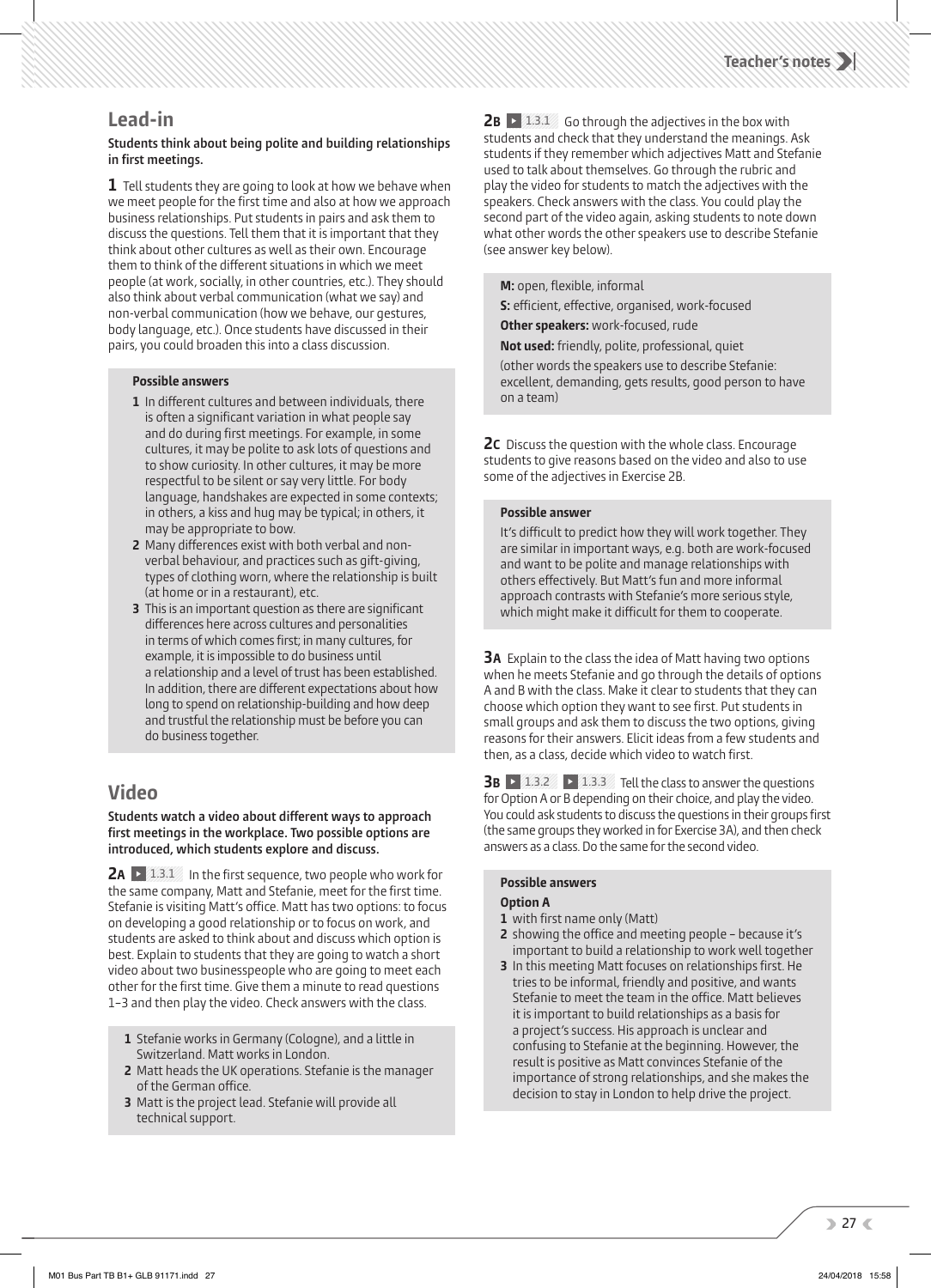#### **Option B**

- **1** with first name (Matt), surname (Farnham) and job title (Head of Operations)
- **2** because Stefanie only has two hours and there are a few issues he would like to discuss
- **3** In this meeting Matt focuses on the project work. Stefanie is comfortable with this approach and the meeting allows them to discuss important topics for the project. However, Matt is unclear at the end of the meeting if Stefanie is the right person for the project because he has left no time to get to know her, and he will now have to wait a long time before he meets her again.

**4** Put students into pairs and give them 3–4 minutes to discuss the questions. Encourage them to think about the speakers' reactions and how each communication style affected the outcome of the meeting. Once students have discussed this in their pairs, open this up into a class discussion. Encourage students to make notes, which they can use in Exercise 5.

#### **Possible answers**

- **1** In Option A, Matt was very relationship-focused, asked lots of questions, and wanted to introduce Stefanie to people to build relationships. In Option B, Matt stayed more task-focused to be polite and tried to get down to business immediately.
- **2** In Option A, Stefanie seemed uncomfortable during her time with Matt and his team. She said she found it 'unclear and confusing' to focus on relationships rather than work. However, at the end she says she can see the benefit of strong relationships and plans to move to London to get to know the team better. In Option B, the focus on work issues suits Stefanie and she leaves feeling positive. Matt sees that Stefanie is good at her job, but seems frustrated that he didn't get to know her better as a person.

**5** 1.3.4 Students should do this in the same pairs as in Exercise 4. Explain that they are going to watch the last section of the video, where the speaker is commenting on the different communication styles they looked at in Options A and B. Play the video and give students 3–4 minutes to discuss and make notes, then discuss the questions as a whole class. Make sure students give reasons for their answers to question 3.

- **1** Students' own answers
- **2** 1 Know your own communication style.
	- 2 Understand the communication style of the other person.
	- 3 Decide on the best communication style to manage the meeting and have a positive impact on the other person.
- **3** Students' own answers

## **Reflection**

#### **Students think about different communication styles during** first meetings and how they themselves approach first **meetings.**

**6** Allow students to work individually on this so that they can reflect on their own preferences and ideas. Ask them to think of their own answers to the questions and to make notes. Then put students in pairs to discuss and compare their answers. Check answers with the class.

#### **Functional language:** Greetings, introductions and goodbyes

 **Students look at questions and answers that are commonly used when we meet people and help to develop a business relationship.** 

**7** Explain to students that this activity highlights expressions that we use when we meet people for the first time. Go through the table with the class, and then ask students to complete it with phrases 1–8. You could get students to compare answers in pairs before checking with the class.

 **Meeting and greeting:** 2, 6, 8  **Introducing people:** 3, 4 **Saying goodbye:** 1, 5, 7

**8A** Explain that sentences a–e are the visitor's responses to what Suzanne, the host, says (sentences 1–5), and that students need to match them in order to form a dialogue. Check answers with the class. You could ask students to practise reading the dialogue, while you go round monitoring, checking their pronunciation and intonation. However, do not focus on pronunciation/intonation in detail at this stage; this will be the focus of the pronunciation bank activities.

**1** b **2** d **3** e **4** a **5** c

**8B** Put students in pairs for this activity. Point out that they should use phrases from the table in Exercise 7, and that their dialogue can follow the same pattern as the one in Exercise 8A. Give students time to prepare and roleplay their dialogues while you go round monitoring and helping where necessary. If time allows, invite a few pairs to act out their dialogues to the class.

**8C** Join pairs together into groups of four and go through the rubric with the class. Encourage students to develop the conversation, ask questions and be natural. The conversations should finish with students saying goodbye and giving a reason for leaving. Before students begin, you could brainstorm a few reasons for leaving (e.g. *have to take a phone call* , *have*  an appointment / a meeting, must talk to another person). Allow enough time for students to prepare and roleplay their conversations. If time allows, you could ask each group to roleplay a second dialogue, so that both hosts in each group get to introduce their visitors. Again, you could invite a few groups to act out their conversations to the class. During class feedback, highlight any points/errors you noted while monitoring.

#### **Model dialogue**

- **A:** Guys, this is Suzanne Jones.
- **C:** Hi, Suzanne.
- **D:** Nice to see you again.
- **A:** Do you know Suzanne?
- **D:** Yes, we met in Paris last year.
- **B:** Hello, Tom. How's it going?
- **D:** Very well, thanks.
- **C:** Excuse me. I must go to a meeting.
- **B:** Have a good meeting.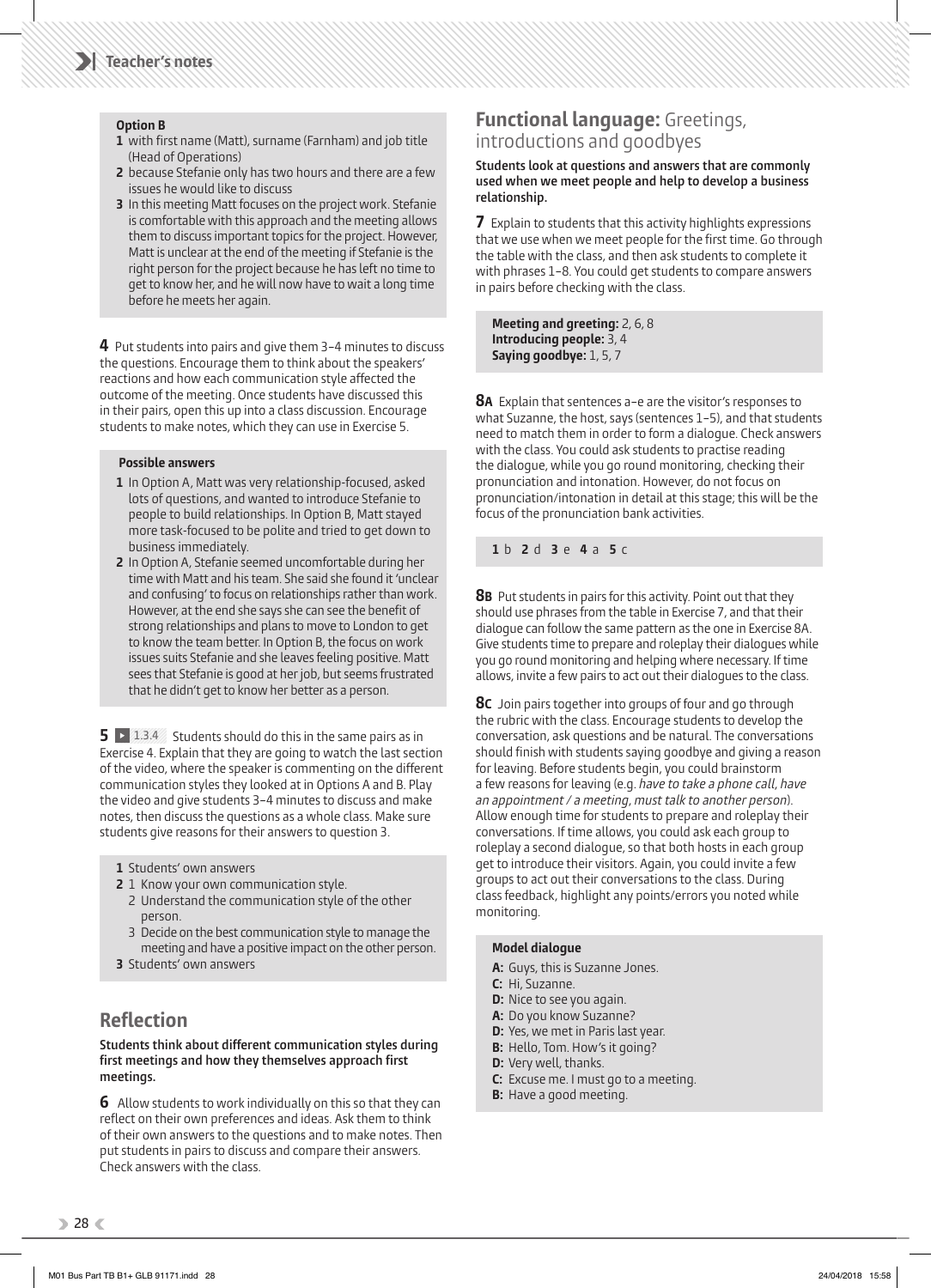#### **Extra activities 1.3**

**A** This activity gives further practice of useful language for managing first meetings. You could do it as a whole class, checking answers as you go, or ask students to do it individually and compare their answers in pairs before checking with the class.

- 1 How's it doing going?
- **2** Thank you for going coming today.
- **3** Did you have a good travel trip?
- 4 Good to finally know meet you in person.
- **5 Have you known met Stephanie before?**
- **6** Take Have a good trip home.
- **7** Let's go to and have lunch.
- **8** Lovely to see you more again.
- **9** Sorry for to leave so soon.
- **10** Alistair, she this is Stephanie.

#### **Pronunciation bank p.114: Intonation and politeness**

#### **Warm-up**

Write on the board: *What do you do exactly?* Turn to a student and ask him/her the question, using flat, uninterested intonation. Then turn to another student and ask the same question using rising, interested intonation. Ask the class what they think the difference is between the two versions. Elicit or explain that there is a wider range of intonation in the 'interested' version, and stronger stress on individual words. Get students to read the explanation in the box, and point out the importance of intonation when asking questions: incorrect intonation may result in misunderstandings or listeners even taking offence!

1 P1.02 Explain that students will hear two versions of each of the three questions: one sounding polite and interested and one sounding impolite and uninterested. Play the recording for students to identify the intonation patterns, and check answers with the class.

- **1** A polite and interested; B impolite and uninterested
- **2** A polite and interested; B impolite and uninterested
- **3** A impolite and uninterested; B polite and interested

**2**  $\blacklozenge$  P1.03 Explain that this time students will only hear the polite and interested version of each question. Play the recording for students to mark the stressed words, and get them to check answers in pairs before checking with the class. Then play the recording a second time, pausing after each question for students to repeat.

1 Are you very busy at the moment?

- **2** Where are you based?
- **3** Do you travel a <u>lot</u> for work?

**3** Put students in pairs and explain the activity. With weaker classes, you could do an example with a stronger student. Give students 3–4 minutes to practise in their pairs. Go round monitoring and help, correct or model as necessary. As a round-up, you could ask students if intonation for sounding polite and interested is used in the same way / is also important in their language.

#### **Task**

#### **Students practise the functional language from the lesson through a mingling activity.**

**9A** With the whole class, choose an industry from the box and write it on the board (e.g. *architecture*). Elicit a fictional company name (e.g. *DPE Architects* ), a job title (e.g. *Head of Planning*), and a (fictional) location for the company (e.g. *Helby*, *UK*). Put students in pairs and ask them to choose an industry and do the same. Explain that they will use these details in a roleplay in the next stage.

**9B** Explain the scenario and make sure students have a pen and paper to make a note of any useful contacts they find. They should stand up, mingle and try to speak to different people at the public event. Each time, they should introduce themselves and their colleague, ask about the other person, start some small talk and finally say goodbye, having made a note of the person's name if they wish to. During the activity, monitor and make note of any errors students make with the functional language for this lesson to highlight later.

**9C** Get students to feed back to the rest of the class on people they met and contacts they think are useful. Encourage students to give as much detail as possible.

**9D** In the same pairs, students reflect on and discuss the roleplay: which phrases from Exercise 7 they used and any difficulties they had in communicating. As feedback, get students to share their ideas with the class and highlight any errors you noted during the roleplay. Round off the task by asking how students will handle first meetings in the future. You could get them to write three action points starting *In future first meetings I will ...* 

**MyEnglishLab:** Teacher's resources: extra activities; Interactive video activities; Functional language bank

P**ronunciation bank:** p.114 Intonation and politeness **Workbook:** p.7 Exercise 1

 $29<$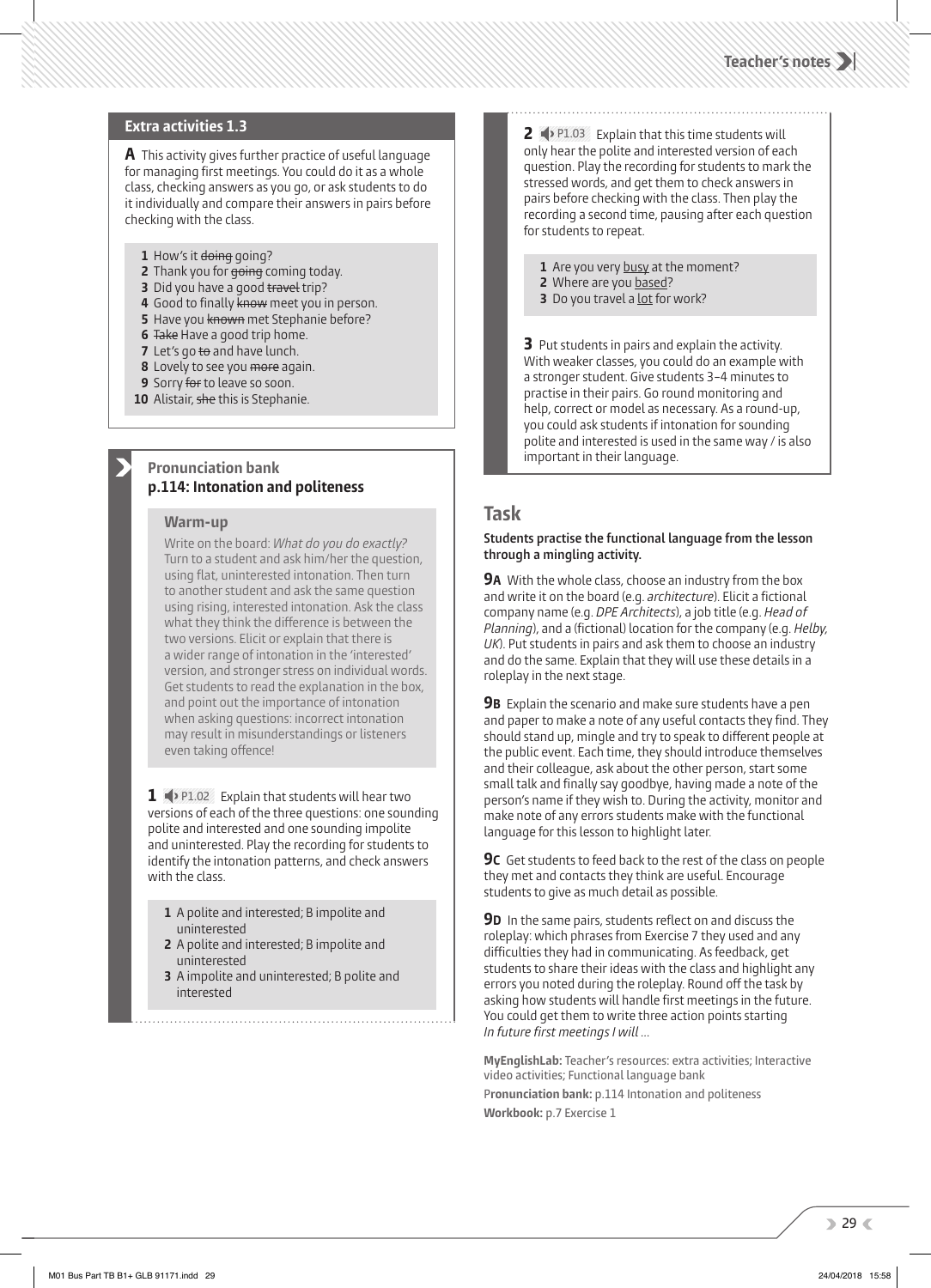## **1.4 Business skills**

## **Small talk in first meetings**

#### **GSE learning objectives**

- Can follow a recorded interview or talk on workrelated topics.
- Can understand the details of someone's personal and professional experience from an interview or presentation.
- Can recognise the use of small talk when welcoming guests and visitors.
- Can use polite questions to build rapport in workrelated social situations.
- Can initiate, maintain and close simple, face-to-face conversations on familiar topics.

#### **Warm-up**

Write the following questions on the board: *When was*  the last time you met someone for the first time? What *questions did you ask him/her? What questions did he/ she ask you? How did you feel about being asked those questions?* Put students in pairs or small groups and give them 3–4 minutes to discuss. Once students have discussed in their pairs/groups, ask different students to share their answers with the class. Try to elicit/pre-teach *small talk*.

## **Lead-in**

#### **Students think about small talk in first meetings.**

**1** Put students into pairs and give them 3–4 minutes to discuss the questions. Then discuss as a class. Ask students for some examples of small talk and put them on the board (e.g. *How*  was your journey? It's hot/freezing today, isn't it?).

#### **Possible answers**

- **1** Small talk is a form of polite conversation which people use in first meetings and informal moments or between discussions of more serious topics.
- **2** When meeting in business, it is typical to ask questions about travel to the meeting place, to offer a drink, etc.
- **3** Asking questions puts some pressure on your counterpart to answer, which may be stressful. Additionally, some people may feel that asking too many questions, especially on personal topics, is impolite.

## **Listening**

#### **Students listen to an interview with a communication coach**  about using small talk to manage first meetings.

**2A**  $\rightarrow$  1.03 Tell students that they are going to listen to an interview with a communication coach about small talk and the importance of getting to know people in a business context. You could ask students to think of possible answers to the questions before they listen. Play the recording and discuss the answers as a class.

- **1** People are strangers; they don't know each other and they (often) have to communicate in a foreign language.
- **2** You learn about the other person and so can build a relationship.
- **3** Short, simple, starter questions with follow-up questions. They allow an easy answer, they're not too personal, they can quickly break the ice and get the conversation flowing.
- **4** Ask about work responsibilities and the organisation behind the person; on a personal note, travel is a good topic.

**2B**  $\rightarrow$  1.03 Give students time to read the questions, then play the recording again. If necessary, pause at key points to allow students enough time to note down their answers. Check answers with the class.

- **1** Silence in some cultures is a way to signal respect, but she thinks silence slows down the process of getting to know another person.
- **2** The content of some questions doesn't matter, but the questions do help to break the ice and get the conversation flowing.
- **3** You trust people you know well. Questions help you get to know a person and so are essential to trust-building.

**2C** Put students in pairs to discuss the questions, then discuss as a whole class.

#### **Possible answers**

- **1** People from different backgrounds respond to questions in very different ways – some more positively and some less positively. Some will feel engaged; others might feel the questions are impolite in some way. At work and in life generally, we need to ask questions which are right for the other person if we want to motivate them to have a conversation. The challenge is to find out which questions motivate others. This is often a process of trial and error.
- **2** Conversations can be easier if both people have something to say about a topic which they know.
- **3** Conversations need many things to be successful. Fundamentally, people must bring a positive attitude – to want to talk – to the conversation. Finding topics which both people are interested in will motivate interaction. Finally, balancing participation – letting people talk and listen in silence – in a way which is comfortable for everyone is important.

**3A**  $\blacklozenge$  1.04 Check that students understand the statements, then play the recording. You could get students to compare answers in pairs before checking with the class.

- **1** T
- **2** F (It's her second visit.)
- **3** F (She works 20 percent in Geneva.)
- **4** T
- **5** F (Paul is leading the project.)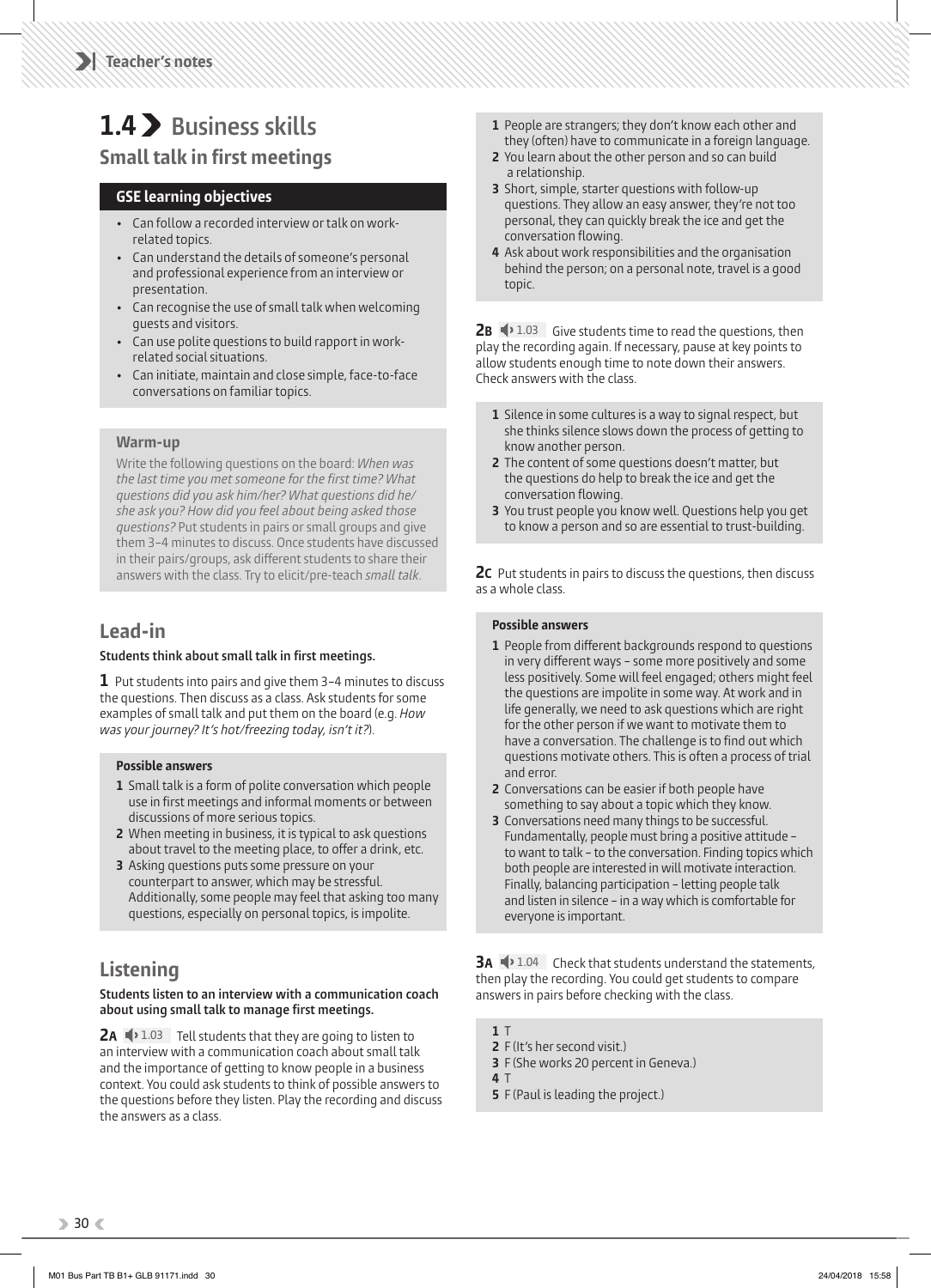**Teacher's notes**

**3B**  $\blacklozenge$  1.04 Go through the list of tips with students and ask them if they can remember Paul using any of these tips when he greets Eva. Then play the recording again for students to check their answers. With students who are working, you could ask them if they ever do any of the things on the list in first meetings.

#### b, c, d, e, g, h, i, j, k

**3C** You could ask students to discuss the question in pairs or groups and then broaden this into a class discussion. Make sure students justify their answers.

Paul handles the meeting well as Eva responds positively to his questions and general style of first meeting.

#### **Functional language:** Asking and answering questions in first meetings

#### **Students look at useful language for managing small talk in**  first meetings.

**4A** Check that students understand the headings in the table before they begin. Explain that these are questions from the recording and refer them to the audioscript on page 146 if necessary. You could do this as a whole class, checking answers as you go along, or ask students to complete it individually and check answers in pairs before checking with the class.

**1** take **2** o er **3** have **4** time **5** work **6** join **7** report **8** free

**4B** Again, this could be done as a whole class: nominate a student to read a question from Exercise 4A at random and then ask another student to find the matching answer in Exercise 4B. Alternatively, get students to do this individually and then check answers with the class.

**a** 4 **b** 5 **c** 7 **d** 6 **e** 1 **f** 2 **g** 3

#### **Extra activities 1.4**

**A/B** These activities provide further practice and consolidation of the functional language from this lesson. Ask students to complete both exercises individually and get them to compare answers in pairs before checking with the class.

- **A 1** e **2** d **3** a **4** f **5** c **6** b
- **B 1** My flight was delayed for two hours.
- **2** The taxi driver couldn't find the office.
- **3** My battery was flat so I couldn't call you.
- **4** I think I left my laptop on the train.
- **5** The hotel couldn't find the booking you made for me.
- **6** I need to buy some clothes because my luggage didn't arrive.

#### **Task**

#### **Students roleplay a first meeting with a visitor and practise making small talk.**

**5A** Put students in groups of three and explain the task. There are three roles: a host, a visitor and an observer, and three scenarios so that each student has the opportunity to play each role once. Allocate roles A, B and C and refer each student to the relevant page for their role card. If you don't have the right number of students, give priority to having A and B roles. Explain that the observers can take notes while listening. Clarify that students will roleplay each scenario separately, and that each student will take the role of host, observer and visitor once.

**5B** Follow these steps for each scenario: give students time to read their cards and ask you questions if anything is not clear, and allow 4–6 minutes' preparation time. Set a time limit for the roleplay. During the activity, go round monitoring, but only help out if a group or student is struggling. It is important that students learn to deal with silences and not being sure about what to say.

**5C** Keep students in the same groups. It is now the observers' role to give feedback to the other two students. Try to keep in the background at this stage. Students A and B should also talk about their performance and their opinions about how to manage a first-time meeting. You could do a whole-class round-up at the end if you feel that it would be useful. It is often good for students to hear the opinions of others, to get a balanced perspective on their own performance and an objective view of the task as a whole.

**MyEnglishLab:** Teacher's resources: extra activities; Functional language bank

**Workbook:** p.7 Exercise 2

## **1.5 Writing**

## **Emails – Organising information**

#### **GSE learning objectives**

- Can understand standard emails on work-related topics.
- Can organise a work-related email to emphasise the main point.
- Can reply to a work-related email confirming arrangements.
- Can tell when to use the Present Simple and when to use the Present Continuous.

#### **Warm-up**

Do this quick warm-up activity to help familiarise students with the organisation and different parts of an email. Write the parts of an email in random order on the board (given in the correct order here): *subject line, greeting/opening, reason for writing, details / main body, concluding, closing, signature* . Put students in pairs and ask them to put the parts in the correct order. List them in the correct order on the board, and leave the list on the board for students to refer to during the lesson.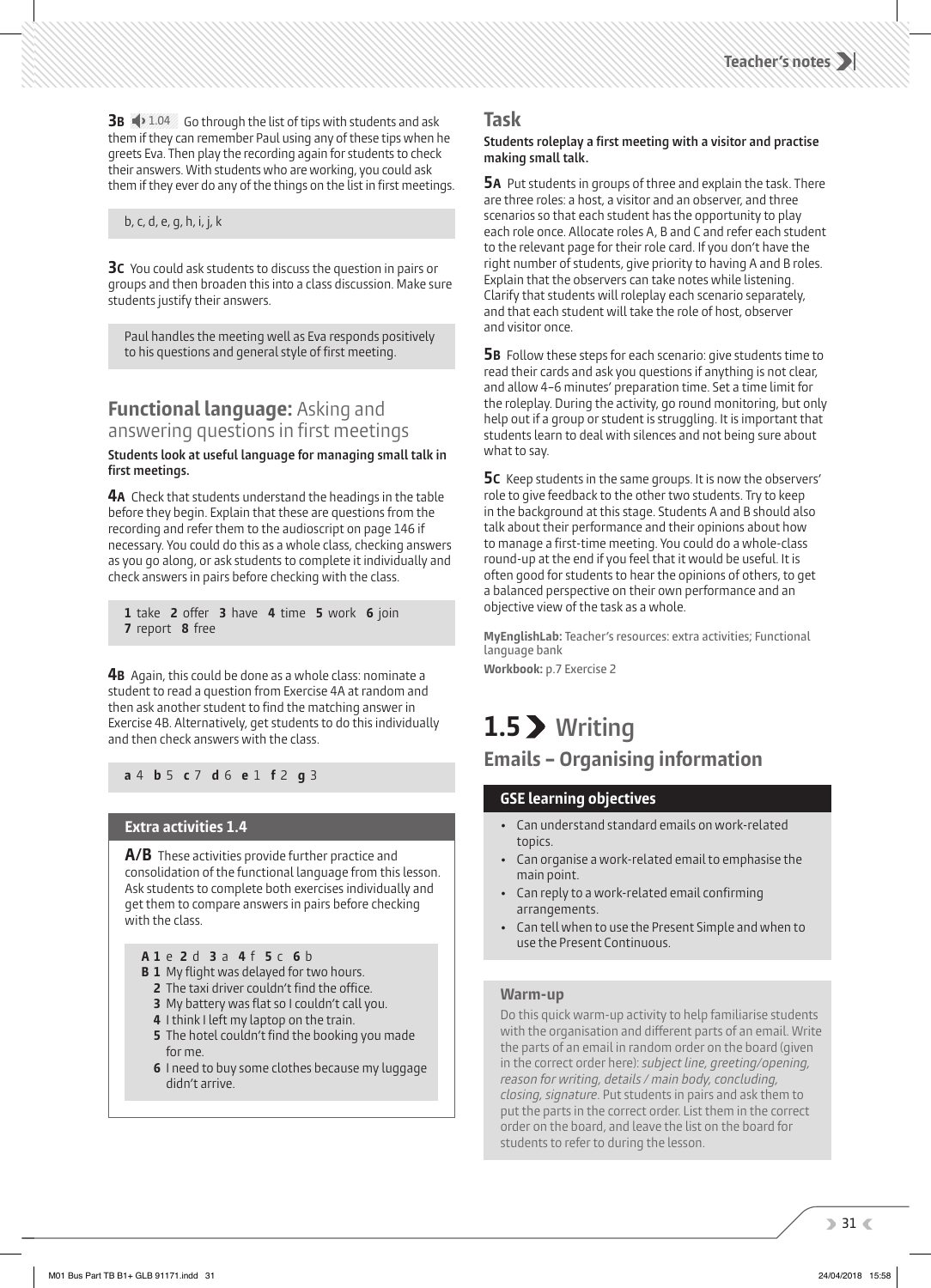#### **Lead-in**

#### **Students think about the organisation of an email and look**  at some useful phrases for different parts of an email.

**1** Check that students understand *induction day* before they begin, then ask them to do this individually. Get them to compare their answers in pairs before checking with the class.

**1** Dear Jill **2** Just a quick email to let you know **3** Firstly **4** Then **5** After **6** feel free to call me if you have any questions **7** All the best

## **Functional language**

#### **Students look at more useful phrases for the different parts of an email.**

**2A** If you did the warm-up activity above, go straight into the task. Otherwise, check that students understand the headings in the table and briefly discuss the organisation / different parts of the email. Ask students to complete the exercise individually or in pairs, then check answers with the class. For this and the next exercise, you could copy the table onto the board and invite different students to come up and write the answers in the correct column.

See phrases in italics in answer key to Exercise 2B below.

**2B** Before students begin, you could go through the phrases in the box with the class or let students check any words they don't know in a dictionary (e.g. *further to, confirm, hesitate*). Elicit or explain when *Dear Sir/Madam* is used (when we don't know the name of the person we are writing to).

| Greeting/           | Dear Jill                                                          |  |  |  |  |
|---------------------|--------------------------------------------------------------------|--|--|--|--|
| <b>Opening</b>      | Dear Sir/Madam,                                                    |  |  |  |  |
|                     | Good morning Jacques                                               |  |  |  |  |
|                     | Hello/Hi George                                                    |  |  |  |  |
| <b>Reason for</b>   | Just a quick email to let you know                                 |  |  |  |  |
| writing             | I'm writing to inform you that                                     |  |  |  |  |
|                     | Further to our conversation, I confirm<br>that $\Box$              |  |  |  |  |
|                     | Thank you for your email.                                          |  |  |  |  |
| <b>Ordering</b>     | Firstly,                                                           |  |  |  |  |
| information         | Then.                                                              |  |  |  |  |
|                     | After.                                                             |  |  |  |  |
|                     | Finally,                                                           |  |  |  |  |
|                     | Thirdly,                                                           |  |  |  |  |
| Concluding<br>email | Feel free to call me if you have any<br>questions.                 |  |  |  |  |
|                     | Hope to hear from you soon.                                        |  |  |  |  |
|                     | I look forward to hearing from you.                                |  |  |  |  |
|                     | Please do not hesitate to contact me if<br>you have any questions. |  |  |  |  |
| <b>Closing</b>      | All the best.                                                      |  |  |  |  |
|                     | Yours,                                                             |  |  |  |  |
|                     | Kind regards,                                                      |  |  |  |  |
|                     | Regards,                                                           |  |  |  |  |
|                     | Yours sincerely,                                                   |  |  |  |  |

#### **Extra activities 1.5**

**A** This activity gives further practice of useful phrases for the different parts of an email. Ask students to complete it individually and then get them to check answers in pairs before checking with the class.

**1** Dear **2** for **3** Further **4** confirm **5** Firstly **6** that **7** Finally **8** hesitate **9** seeing **10** regards

#### **Optional grammar work**

The email in Exercise 1 contains examples of the Present Simple and Present Continuous, so you could use it for some optional grammar work. Refer students to the Grammar reference on page 118 and use the exercises in MyEnglishLab for extra grammar practice.

#### **Task**

#### **Students write a reply to an invitation email.**

**3A** Put students in pairs and refer them to the information on page 126. Explain that they will be using this information to reply to Greg's email, and check that they understand *re*  (= about, on the subject of) in e. If you did the warm-up activity, you could refer students to the list on the board to help them. Check answers with the class.

| <b>Possible answers</b> |  |                             |  |  |  |  |  |  |  |  |
|-------------------------|--|-----------------------------|--|--|--|--|--|--|--|--|
|                         |  | 1 e 2 d 3 q 4 a 5 c 6 b 7 f |  |  |  |  |  |  |  |  |

**3B** Set a time limit for the writing task and remind students to use the information from Exercise 3A and phrases from Exercises 2A and 2B. Students can write their emails individually and then come back together for Exercise 3C. Alternatively, they can write their emails in pairs and then work with a different partner for Exercise 3C.

#### **Model answer**

Dear Greg,

 Thank you for your email about the induction day next week, which I am very keen to attend.

 Unfortunately, I am unable to attend on Thursday as I'm going to an important conference with the Finance Manager and will be away from the office all day. Therefore, I hope that it will be alright for me to have the induction day on Friday. However, I may be slightly late in the morning on Friday as I have a dentist's appointment at 8.30 a.m.

 I look forward to hearing from you. Kind regards,

**3C** In their pairs, students evaluate and discuss each other's answers. Monitor and make a note of any errors/points to highlight during feedback.

**MyEnglishLab:** Teacher's resources: extra activities; Interactive grammar practice; Writing bank **Workbook:** p.8 Exercises 1–3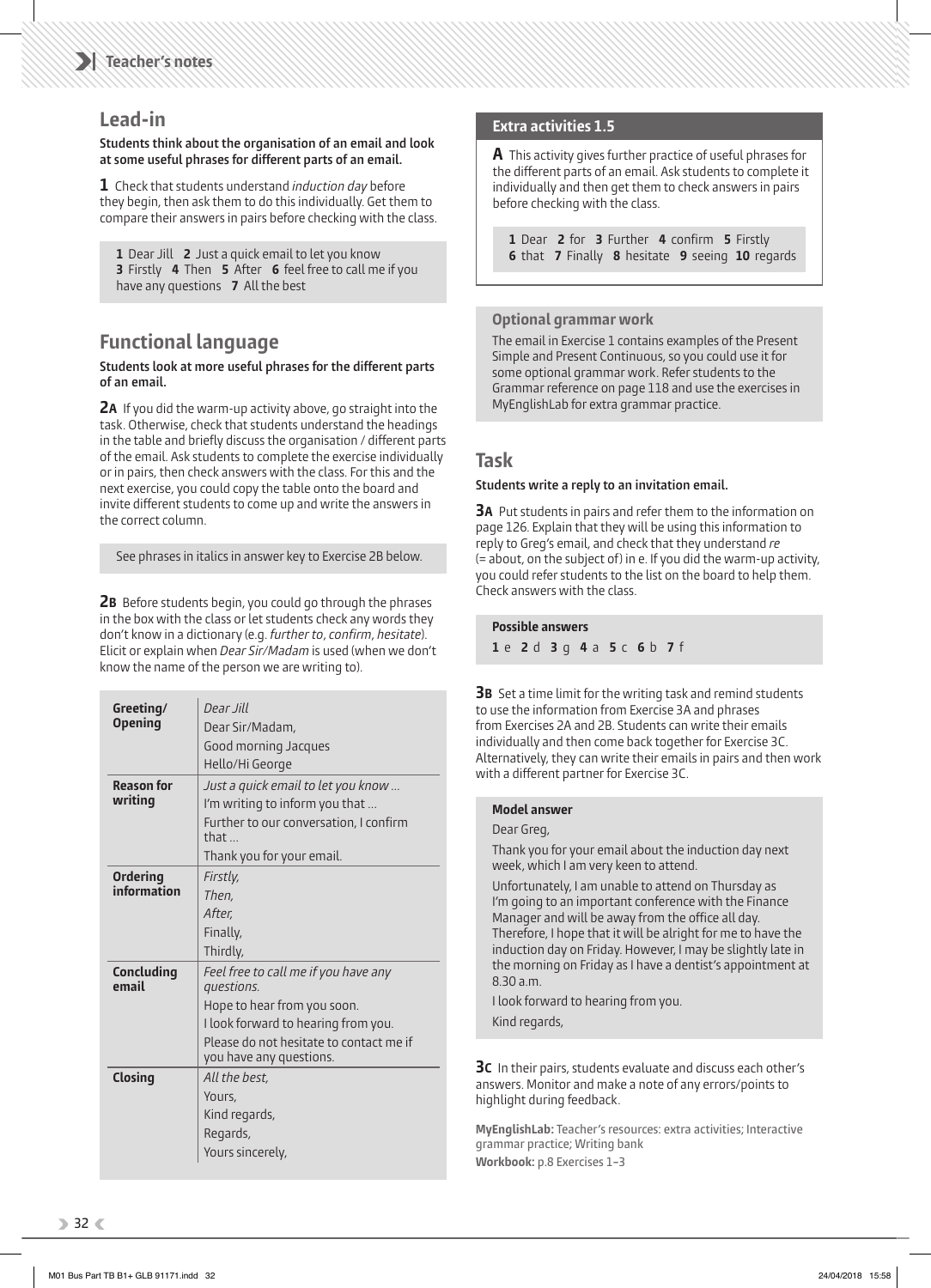## **Business workshop > 1**

### **Office space**

#### **GSE learning objectives**

- Can summarise the main message from simple diagrams (e.g. graphs, bar charts).
- Can infer speakers' opinions in conversations on everyday work-related topics.
- Can identify and exchange key information in an extended text or article.
- Can express opinions as regards possible solutions, giving brief reasons and explanations.

## **Background**

#### **Students read about Ditigal, an internet media organisation.**

**1** Put students in pairs and ask them to read the background and discuss the questions. Check answers with the class. For question 2, you could use your classroom to check/elicit/explain features like noise level, light, space, windows, view, furniture, etc.

- **1** *Arbejdsglæde* means 'happiness at work'.
- 2 Possible answers: People in dark, noisy offices with very little personal space may feel more stressed and therefore less happy and productive. People with more space and nicer views from the window may feel more relaxed at work and therefore happier and more productive. Office temperature and lighting can also affect a person's productivity.

## **Finding out what employees think**

**Students study a bar chart showing employees' views on their workspace and then listen to employees giving their views.**

**2A** Refer students to the bar chart and check they understand *communal* , *distractions* and *acoustic* . You may also want to check they understand the phrase *X in Y* in terms of percentages, e.g. *one in four* = 25 percent. Check answers with the class.

**1** nicer communal areas **2** more private meeting rooms, bigger personal work space **3** half / 50 percent of **4** access to outdoors **5** work away from the office

**2B** Once students have discussed the question in pairs, you could broaden this into a class discussion.

#### **Possible answers**

The survey suggests that staff want more space in general, including personal workspace as well as private meeting rooms and nicer communal areas where staff can gather. It also seems clear that staff don't like current noise levels nor the fact that they don't have much 'visual and acoustic privacy', perhaps when talking on the phone or due to being seen by colleagues and managers.

**3**  $\rightarrow$  BW 1.01 Play the recording once only and check answers with the class.

**a** Speaker 3 **b** Speaker 1 **c** Speaker 2

**4**  $\blacklozenge$  BW 1.01 Play the recording again and tell students that they can make notes while listening. If they are struggling, you could play the recording a third time.

Speaker 1 wants more flexible work spaces such as more meeting rooms and quiet zones for individual work.

Speaker 2 wants the office design, furniture and artwork to reflect the company's innovative, fun-loving, techy image of itself.

Speaker 3 wants to have more public spaces for communication and collaboration between departments such as a bigger kitchen / dining room, a ping-pong table and an outside space where staff can go.

#### **Extra activities Business workshop 1**

**A**  $\blacktriangle$  BW 1.01 This activity practises key vocabulary from Exercises 1–4. Go through the words/phrases in the box before students begin, and ask them to do the exercise individually. Play the recording for them to check their answers, and clarify any vocabulary queries as necessary.

- **1** cramped **2** tied down **3** open-plan
- **4** distractions **5** fun-loving/tech-savvy
- **6** tech-savvy/fun-loving **7** work–life
- **8** working hours **9** presenteeism **10** tiny
- **11** welcoming **12** mingle

## **The office as somewhere to enjoy**

#### **Students read and discuss two articles on millennial-friendly workspaces.**

**5A** Put students in pairs and assign A and B roles. Explain that students are going to read one article each and summarise the article for their partner. Refer students to their articles and give them time to read and make notes on the main points.

**5B** In their pairs, students summarise their articles for their partner and then discuss the question. Point out that they should use their own words in their summaries and not read from their texts. If time allows, discuss the two companies as a whole class and have a vote on the top three features.

#### **Possible answers**

 GoCardless in London has an open-plan design, informal furniture (picnic tables) and game consoles (Xbox) to create an informal atmosphere. The company spends money on staff meals and entertainment. They want staff to like actually being at the office rather than choosing to work from home.